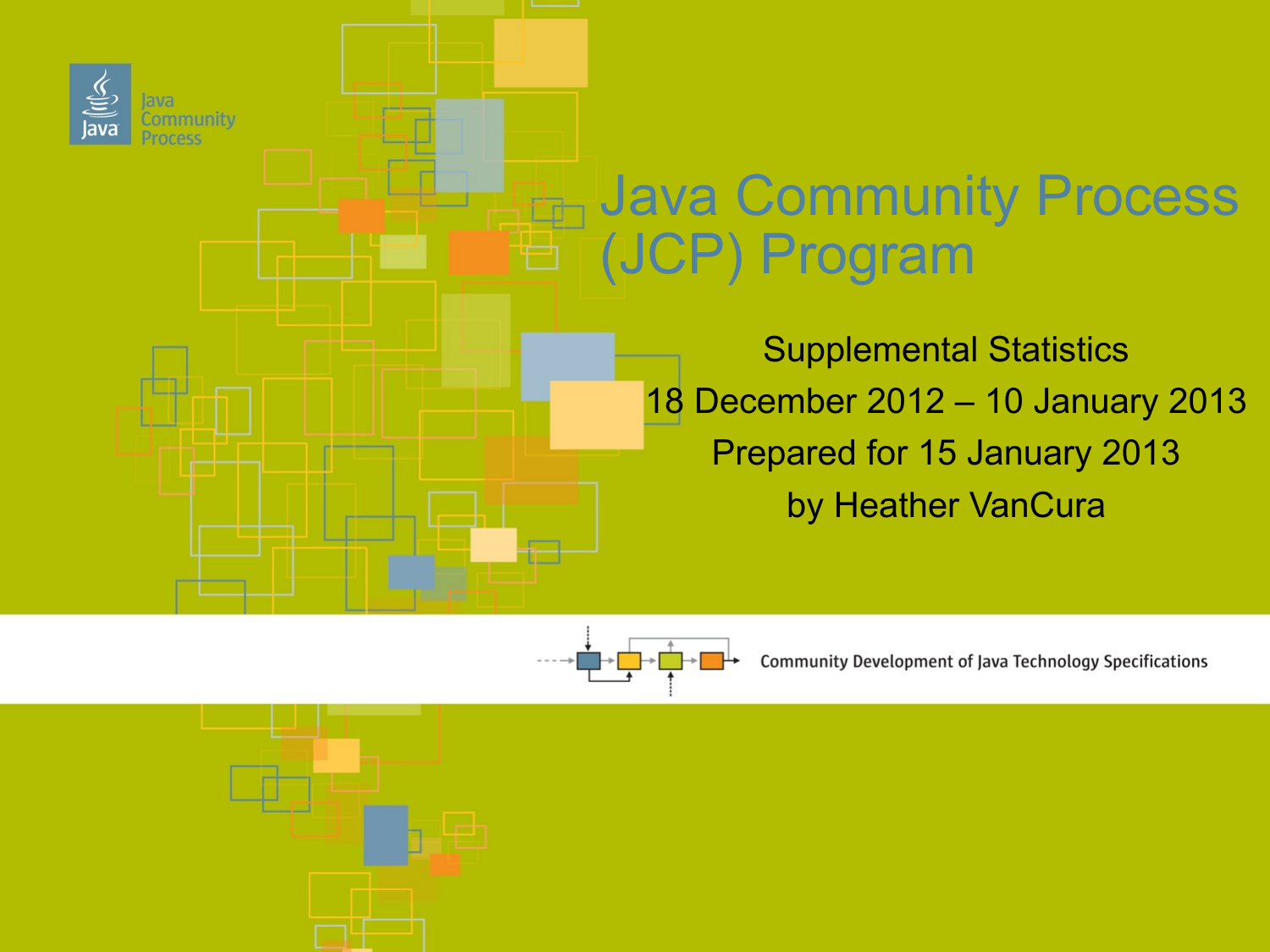## Updated JSRs



- ➢**JSR 344: Public Review JavaServer Faces 2.2 (review ends 14 January; EC ballot 15-28 January); Oracle**
- ➢**JSR 356: Public Review Java API for WebSocket (review ends 21 January; EC ballot 22 January-4 February); Oracle**
- ➢**JSR 338: Public Review Java Persistence 2.1 (review ends 21 January; EC ballot 22 January-4 February); Oracle**
- ➢**JSR 353: Public Review Java API for JSON Processing (review ends 21 January; EC ballot 22 January-4 February); Oracle**
- ➢**JSR 236: Public Review Concurrency Utilities for Java EE (review ends 4 February; EC ballot 5-18 February); Oracle**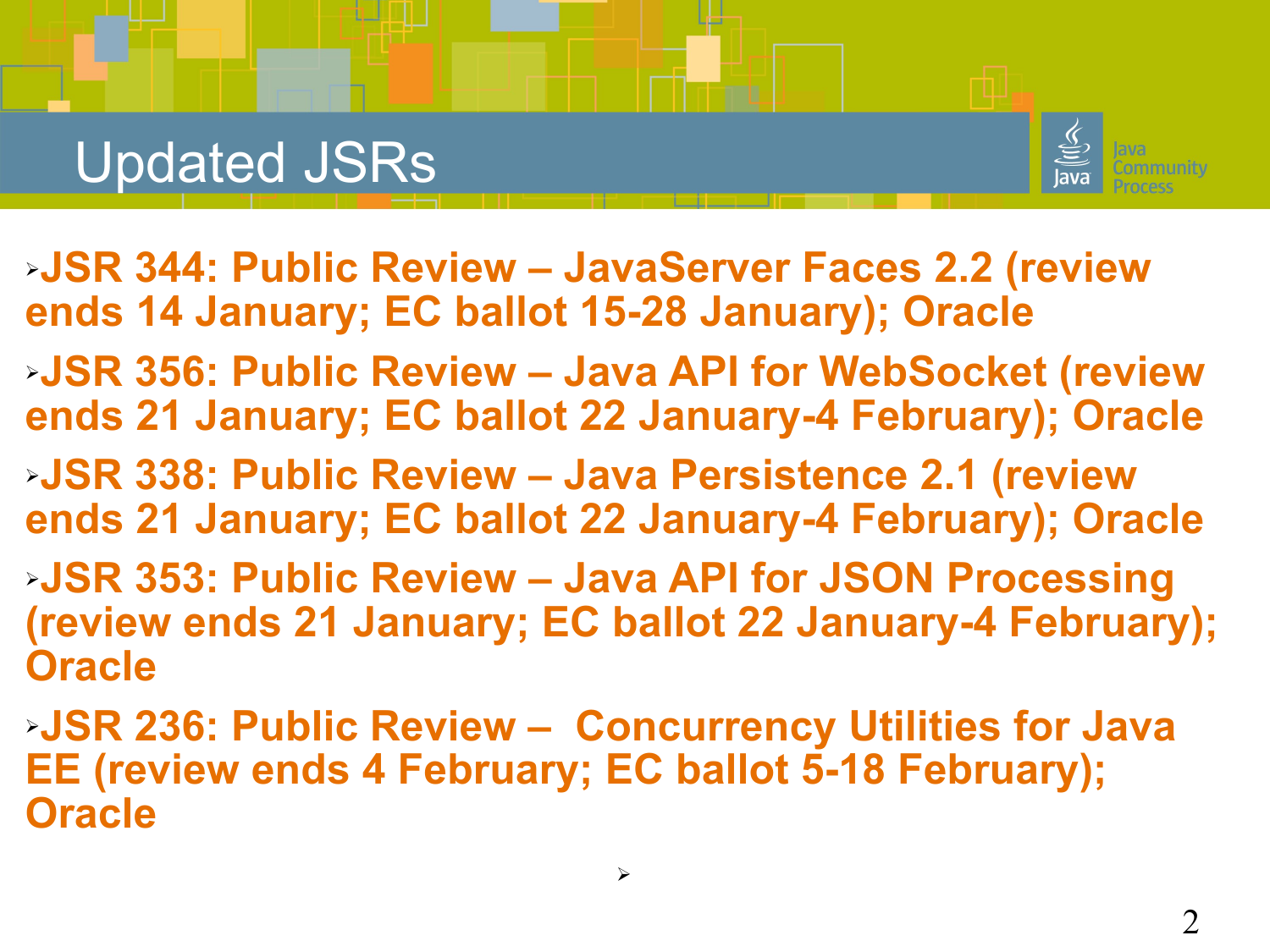## Updated JSRs



- ➢**JSR 343: Public Review Java Message Service 2.0 (review ends 4 February; EC ballot 5-18 February); Oracle**
- ➢**JSR 342: Public Review Java Platform Enterprise Edition 7 (review ends 11 February; EC ballot 12-25 February); Oracle**
- ➢**JSR 340: Public Review Java Servlet 3.1 Specification ( (review ends 11 February; EC ballot 12-25 February); Oracle**
- ➢**JSR 107: Moved to JCP 2.9 JCACHE Java Temporary Caching API; G Luck, Oracle**
- ➢**JSR 352: Moved to JCP 2.9 Java Identity API; Oracle**